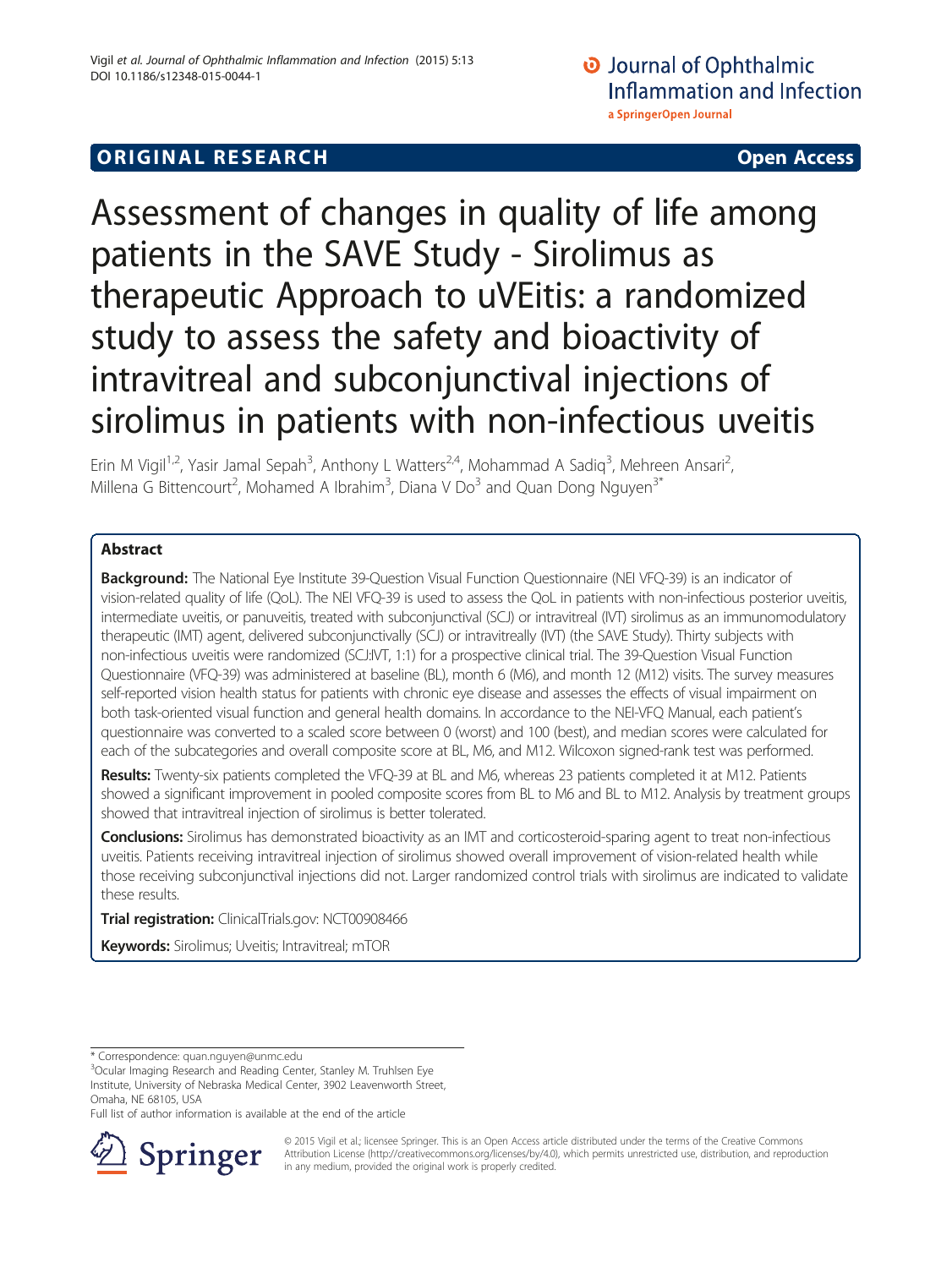## Background

Uveitis is an ocular disease that results from inflammation and tissue damage, which compromises the uvea of the eye [[1](#page-4-0)]. Uveitis is the fourth most common cause of blindness among the working-age population in the developed world [[2](#page-4-0)]. It is responsible for approximately 10% of the cases of blindness in USA [\[2](#page-4-0)]. Non-infectious uveitis may be an ocular manifestation of one of various autoimmune diseases, such as reactive arthritis, ankylosing spondylitis, Behçets syndrome, and inflammatory bowel disease, or it can limit exclusively to the ocular structures.

Topical, periocular, intraocular, and systemic corticosteroids are the mainstay of primary immunosuppressive therapy as well as the only United States Federal Drug Agency (US-FDA)-approved drug class in the United States for treatment of non-infectious uveitis [[3](#page-4-0)]. However, corticosteroid treatment induces a high rate of adverse effects such as increased intraocular pressure, cataracts, Cushingoid syndrome, diabetes, osteoporotic bones, congestive heart failure, and metabolic disturbances [[2](#page-4-0),[4](#page-4-0)]. Consequently, newer steroid-sparing agents (such as sirolimus, adalimumab, and gevokizumab) are being developed and evaluated for the treatment of non-infectious uveitis.

Sirolimus is an immunosuppressant that works through its inhibition of the mammalian target of rapamycin (mTOR) and subsequent inhibition of inflammatory cytokine production [\[5](#page-4-0)]. Sirolimus inhibits the inflammatory process and can be delivered both intravitreally and subconjunctivally. Subconjunctival and intravitreal sirolimus have demonstrated evidences of safety and efficacy in patients with non-infectious uveitis [[6](#page-4-0)].

The National Eye Institute Visual Function Questionnaire 39-Item (NEI VFQ-39 or NEI VFQ-25 + additional items) is a self-administered survey that has been widely used to assess patient vision-related functioning. The NEI VFQ-39 survey contains 39 questions that evaluate 12 subscales of quality of life (QoL) including general health, general vision, ocular pain, near vision, distance vision, social function, mental health, role difficulty, dependency, driving, color vision, and peripheral vision. Each question has multiple choices that are scored on a five-, six-, or ten-point scale.

The NEI-VFQ has been used previously in several studies to assess the impact of ocular disorders and their treatments on visual function. These studies indicate that the questionnaire is a reliable and valid indicator of visionrelated quality of life in patients with non-infectious uveitis and other ocular diseases [\[7](#page-4-0)-[9](#page-5-0)].

The index analysis was performed to assess changes in QoL of patients receiving sirolimus as a therapy for noninfectious uveitis in the SAVE (Sirolimus as therapeutic Approach to uVEitis) study using patient-reported changes in QoL as an indicator.

#### **Methods**

A randomized, open-label safety, and bioactivity clinical study was conducted at the Wilmer Eye Institute on 30 patients with non-infectious intermediate uveitis, posterior uveitis, and panuveitis in accordance with the SAVE Study protocol [\[10](#page-5-0)]. These patients were stratified at baseline on disease activity and the use of prednisone and/or other IMT agents into three categories: category 1: active uveitis and receiving no treatment; category 2: active uveitis and receiving ≥10 mg/day of prednisone and/or at least one other systemic immunosuppressant; or category 3: inactive uveitis and receiving <10 mg/day of prednisone and/or at least one other systemic immunosuppressant. Patients were required to discontinue all systemic immunosuppressants other than corticosteroids 30 days prior to the first study drug administration at baseline.

Active disease was defined as having at least 1+ vitreous haze using the Standardized Uveitis Nomenclature (SUN) Working Group scale and/or at least 1+ vitreous cell count using the Foster and Vitale scale. Inactive disease was defined as having vitreous haze of 0.5+ or less and vitreous cell count of 0.5+ or less, using the SUN Working Group and Foster and Vitale scales.

Patients were randomized and divided into two treatment groups. Group 1 received intravitreal (IVT) injections of 352 μg of sirolimus in the study eye on days 0, 60, and 120. Group 2 received subconjunctival (SCJ) injections of 1,320 μg of sirolimus in the study eye on days 0, 60, and 120. Starting at day 180, study subjects were eligible to receive additional subconjunctival or intravitreal sirolimus, based on their initial group randomization, every 2 months if they were found to have active disease as defined above. The end-of-study visit was at month 12.

The NEI VFQ 39 was self-administered at baseline (BL), month 6 (M6), and month 12 (M12) of the study. Patient composite and subscale scores were calculated according to the protocol in the NEI VFQ Manual [\[11\]](#page-5-0). The mean scores of all subscales were calculated for each category. All items are scored so that a high score represents better functioning, for example, a high ocular pain score would indicate minimal pain experienced by the patient. Each item is then converted to a 0 to 100 scale so that the lowest and highest possible scores are set at 0 and 100 points, respectively. The composite score was calculated by averaging the scores of the 12 subscales.

Pooled patient data was analyzed to assess response to study treatment regardless of study group or category. Subsequently, patient data was divided into treatment groups (SCJ vs IVT) and treatment categories and then analyzed for differences in subscale and composite scores.

The Wilcoxon signed-rank test was used to determine significance of changes between baseline, month 6, and month 12 for all groups. A 95% confidence interval with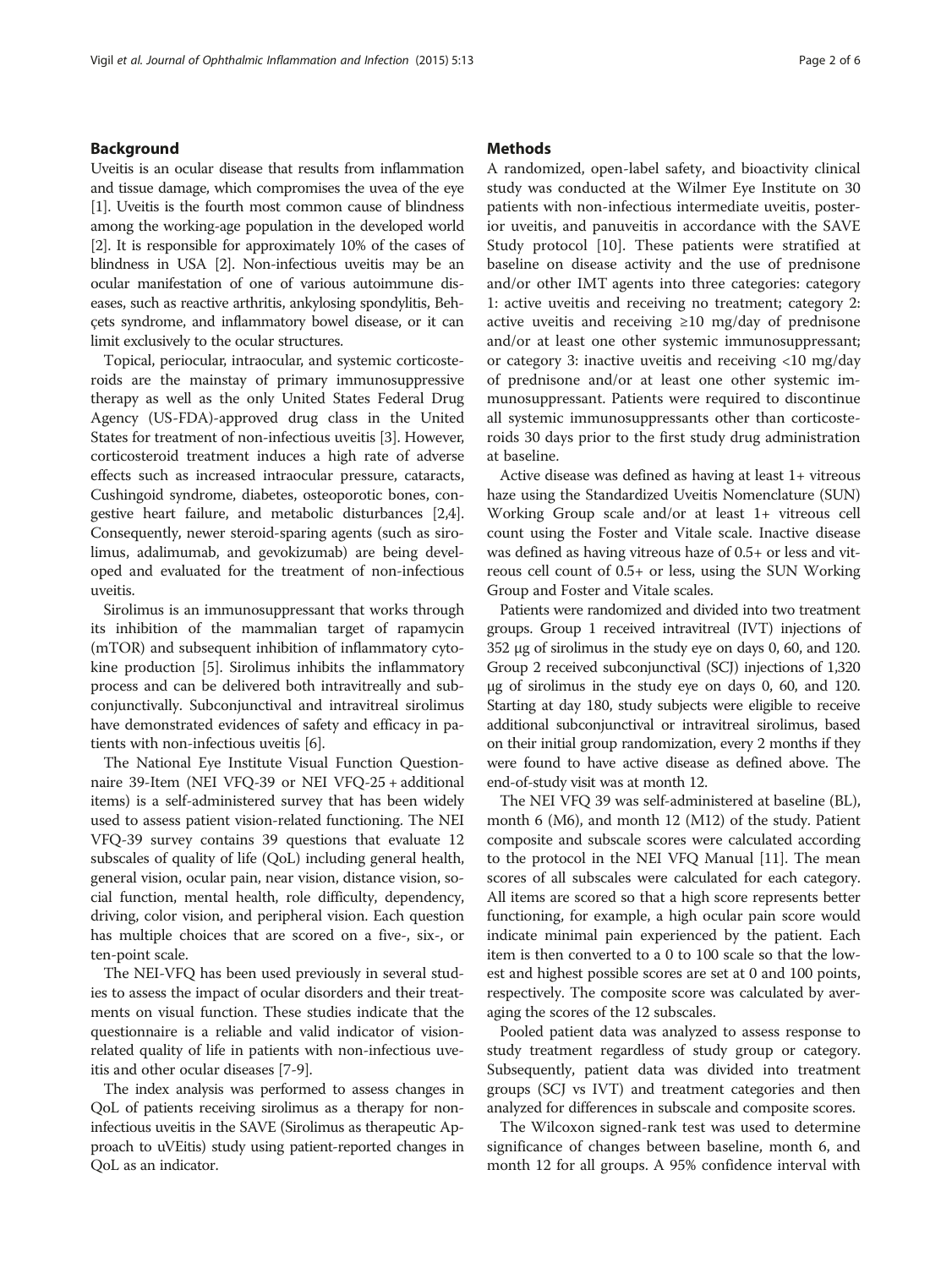a 5% level of significance was used, therefore, a P value of <0.05 was considered significant.

## Results

The VFQ-39 was filled by 26 patients at BL and M6 and by 23 patients at M12. A total of six patients had exited the study before the M12 endpoint and one patient did not fill out the M12 questionnaire.

# Pooled data

Median subscale and composite scores for the pooled data are shown in Table 1. Significant improvements in scores were seen in the following subscales at both M6 and M12: ocular pain, distance activities, and vision-specific mental health. The pooled composite scores also showed significant improvements at both M6 and M12 ( $P < 0.001$ ).

#### Treatment groups

From BL to M12, patients in both groups reported a significant increase (improvement) in the ocular pain scores. However, group 1 also reported significant improvements in the areas of general vision, near activities, distance activities, vision-specific social functioning, and vision-specific mental health. Only group 1 displayed significant improvement in composite score from BL to M12 ( $P = 0.01$ ) (Table [2](#page-3-0)).

#### Disease category

From BL to M12, patients in category 1 and 2 showed a significant increase (improvement) in ocular pain scores and vision-specific mental health scores. However, only patients in category 1 showed a significant increase in the NEI VFQ-39 composite scores at month 12 ( $P = 0.03$ ) (Table [3\)](#page-3-0).

### **Discussion**

In this QoL analysis of study subjects in the SAVE Study, NEI VFQ-39 scores have demonstrated that both intravitreal and subconjunctival injections of sirolimus were well tolerated. After 12 months, pooled data from patients treated with sirolimus (regardless of the mode of injection) showed a statistically significant improvement in composite scores for NEI VFQ-39  $(P < 0.001)$ . Specifically, patients showed greatest score improvements in the subscales of ocular pain and vision-specific mental health  $(P < 0.001)$ . Patients in group 2 showed a greater increase in ocular pain scores from BL to month 6; however, the effect seemed to have plateaued off and no significant improvement was observed in this group beyond month 6. Group 1 continued to show improvement until month 12. Improvements were also reported in vision-specific social functioning, vision-specific role difficulties, and vision-specific dependency.

When divided into treatment groups, it is apparent that IVT injection of sirolimus showed a significant improvement in a higher number of subscales at M12 compared to SCJ administration. Patients receiving sirolimus injections in both the groups showed a significant improvement in ocular pain after 12 months  $(P < 0.01)$ . In addition, patients receiving IVT injections (Group 1) show significant improvements in overall vision-related functioning after 12 months compared to baseline. Results indicate that sirolimus treatment provides a significant decrease in ocular pain regardless of route of administration. However, IVT injection results in improvement in the additional areas of general vision, near activities, distance activities, vision-specific social functioning, and vision-specific role difficulties.

|  |  | Table 1 Pooled National Eye Institute 39-Question Visual Function Questionnaire composite and subscale scores |  |  |  |  |
|--|--|---------------------------------------------------------------------------------------------------------------|--|--|--|--|
|--|--|---------------------------------------------------------------------------------------------------------------|--|--|--|--|

|                                                       | Median       | P value       |                |         |               |
|-------------------------------------------------------|--------------|---------------|----------------|---------|---------------|
| VFO-25 subscales                                      | $BL(n = 26)$ | $M6 (n = 26)$ | $M12 (n = 23)$ | BL-M6   | <b>BL-M12</b> |
| General health                                        | 69.6         | 71.7          | 71.6           | 0.51    | 0.28          |
| General vision                                        | 62.3         | 70.4          | 71.7           | 0.01    | 0.07          |
| Ocular pain                                           | 73.1         | 82.2          | 86.4           | 0.03    | < 0.001       |
| Near activities                                       | 70.0         | 71.2          | 75.0           | 0.65    | 0.12          |
| Distance activities                                   | 73.8         | 79.7          | 81.3           | 0.03    | 0.02          |
| Vision-specific social functioning                    | 87.5         | 91.3          | 94.0           | 0.21    | 0.02          |
| Vision-specific mental health                         | 59.5         | 69.4          | 76.3           | < 0.001 | < 0.001       |
| Vision-specific role difficulties                     | 70.7         | 76.2          | 82.9           | 0.07    | 0.02          |
| Vision-specific dependency                            | 82.9         | 88.0          | 92.7           | 0.09    | 0.03          |
| Driving <sup>a</sup>                                  | 69.0         | 72.1          | 75.0           | 0.31    | 0.10          |
| Color vision                                          | 90.4         | 95.2          | 94.6           | 0.23    | 0.16          |
| Peripheral vision                                     | 78.8         | 82.7          | 79.3           | 0.39    | 0.75          |
| Composite score for VFQ-39(VFQ-25 + additional items) | 74.3         | 79.9          | 82.8           | < 0.001 | < 0.001       |

Italicized values indicate statistical significance.

<sup>a</sup>Driving:  $n = 21$  for BL and M6,  $n = 18$  for M12.

BL, baseline; M6, month 6; M12, month 12, VFQ, Visual Function Questionnaire.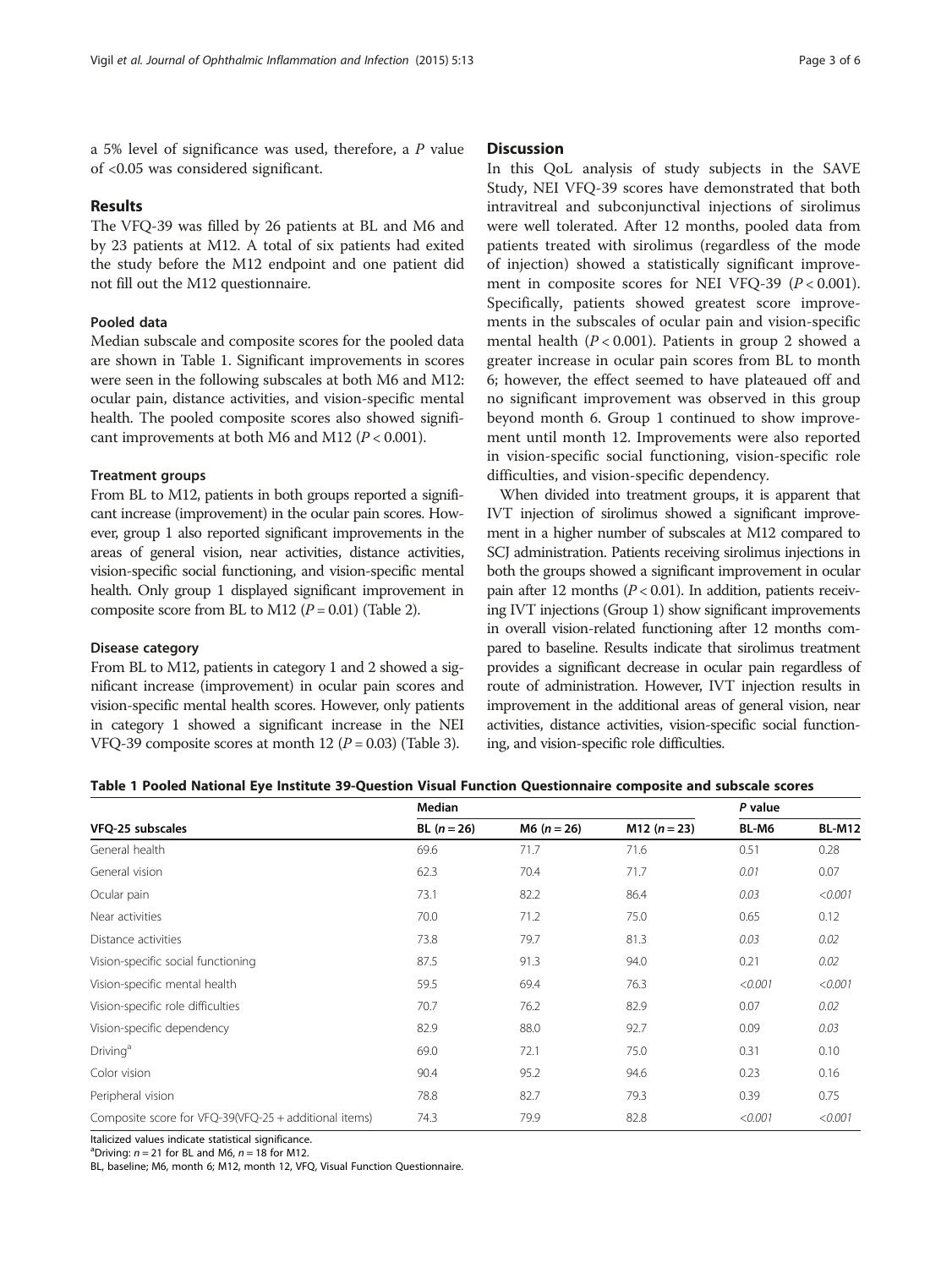|                                                        | Group 1                 |                  |                   |           |            |                         | Group 2                      |                   |           |            |  |  |
|--------------------------------------------------------|-------------------------|------------------|-------------------|-----------|------------|-------------------------|------------------------------|-------------------|-----------|------------|--|--|
|                                                        | Median                  |                  |                   |           | P value    | Median                  | P value                      |                   |           |            |  |  |
| VFQ-25 Subscales                                       | <b>BL</b><br>$(n = 13)$ | M6<br>$(n = 13)$ | M12<br>$(n = 12)$ | BL-<br>M6 | BL-<br>M12 | <b>BL</b><br>$(n = 13)$ | M <sub>6</sub><br>$(n = 13)$ | M12<br>$(n = 11)$ | BL-<br>M6 | BL-<br>M12 |  |  |
| General health                                         | 73.08                   | 73.08            | 71.43             | 1.00      | 0.80       | 66.21                   | 70.33                        | 71.75             | 0.47      | 0.30       |  |  |
| General vision                                         | 59.49                   | 70.77            | 72.78             | 0.03      | 0.04       | 65.13                   | 70.00                        | 70.61             | 0.18      | 0.70       |  |  |
| Ocular pain                                            | 78.85                   | 79.81            | 88.54             | 0.79      | 0.01       | 67.31                   | 84.62                        | 84.09             | 0.01      | 0.01       |  |  |
| Near activities                                        | 66.35                   | 67.69            | 76.18             | 0.73      | 0.03       | 73.59                   | 74.74                        | 73.64             | 0.78      | 0.56       |  |  |
| Distance activities                                    | 73.33                   | 79.17            | 83.96             | 0.15      | 0.04       | 74.36                   | 80.29                        | 78.41             | 0.12      | 0.23       |  |  |
| Vision-specific social functioning                     | 85.26                   | 89.10            | 95.49             | 0.44      | 0.03       | 89.74                   | 93.59                        | 92.42             | 0.31      | 0.28       |  |  |
| Vision-specific mental health                          | 59.68                   | 68.08            | 78.33             | 0.07      | 0.01       | 59.23                   | 70.77                        | 74.09             | 0.02      | 0.06       |  |  |
| Vision-specific role difficulties                      | 71.63                   | 75.48            | 85.42             | 0.42      | 0.04       | 69.71                   | 76.92                        | 80.11             | 0.07      | 0.22       |  |  |
| Vision-specific dependency                             | 80.29                   | 87.02            | 92.71             | 0.16      | 0.07       | 85.58                   | 88.94                        | 92.61             | 0.38      | 0.26       |  |  |
| Driving <sup>a</sup>                                   | 79.63                   | 81.48            | 80.21             | 0.56      | 0.52       | 64.58                   | 72.22                        | 70.00             | 0.08      | 0.54       |  |  |
| Color vision                                           | 88.46                   | 94.23            | 95.83             | 0.39      | 0.10       | 92.31                   | 96.15                        | 93.18             | 0.44      | 1.00       |  |  |
| Peripheral vision                                      | 78.85                   | 81.73            | 83.33             | 0.69      | 0.19       | 78.85                   | 83.65                        | 75.00             | 0.41      | 0.34       |  |  |
| Composite score for VFQ-39 (VFQ-25 + additional items) | 73.87                   | 78.64            | 84.87             | 0.06      | 0.01       | 74.67                   | 81.17                        | 80.49             | 0.03      | 0.10       |  |  |

## <span id="page-3-0"></span>Table 2 The National Eye Institute 39-Question Visual Function Questionnaire composite and subscale scores divided by treatment group

Italicized values indicate statistical significance.

<sup>a</sup>Driving (group 1):  $n = 9$  for BL-M6 and  $n = 8$  for BL-M12 comparison. Driving (group 2):  $n = 12$  for BL-M6 and  $n = 10$  for BL-M12 comparison.

BL, baseline; M6, month 6; M12, month 12, VFQ, Visual Function Questionnaire.

#### Table 3 The National eye institute 39-question visual function questionnaire scores analyzed by disease category

|                                                           | Category 1    |               |                  |                   |            | Category 2              |                              |                   |           | Category 3 |                        |               |                  |           |            |
|-----------------------------------------------------------|---------------|---------------|------------------|-------------------|------------|-------------------------|------------------------------|-------------------|-----------|------------|------------------------|---------------|------------------|-----------|------------|
|                                                           | Mean          |               |                  | P value           |            | Mean                    |                              |                   | P value   |            | Mean                   |               |                  | P value   |            |
| VFO-25 subscales                                          | BL<br>$(n=7)$ | M6<br>$(n=7)$ | M12<br>$(n = 4)$ | BL-<br>M6         | BL-<br>M12 | <b>BL</b><br>$(n = 11)$ | M <sub>6</sub><br>$(n = 11)$ | M12<br>$(n = 11)$ | BL-<br>M6 | BL-<br>M12 | <b>BL</b><br>$(n = 8)$ | M6<br>$(n=8)$ | M12<br>$(n = 8)$ | BL-<br>M6 | BL-<br>M12 |
| General health                                            | 73.98         | 73.47         | 73.21            | 0.93              | 0.39       | 76.62                   | 75.32                        | 74.03             | 0.73      | 0.44       | 56.25                  | 65.18         | 67.41            | 0.26      | 0.11       |
| General vision                                            | 50.48         | 58.57         | 70.00            | 0.38              | 0.08       | 66.06                   | 76.36                        | 73.33             | 0.03      | 0.27       | 67.50                  | 72.50         | 70.42            | 0.14      | 0.65       |
| Ocular pain                                               | 64.29         | 78.57         | 78.13            | 0.10              | 0.04       | 80.68                   | 87.50                        | 94.32             | 0.14      | 0.001      | 70.31                  | 78.13         | 79.69            | 0.43      | 0.27       |
| Near activities                                           | 54.52         | 57.98         | 63.33            | 0.66              | 0.12       | 73.48                   | 76.89                        | 79.17             | 0.23      | 0.16       | 78.65                  | 75.00         | 75.00            | 0.49      | 0.30       |
| Distance activities                                       | 64.76         | 69.35         | 71.88            | 0.52              | 0.06       | 77.27                   | 84.09                        | 82.58             | 0.01      | 0.29       | 77.08                  | 82.81         | 84.27            | 0.36      | 0.18       |
| Vision-specific social functioning                        | 79.76         | 84.52         | 83.33            | 0.52              | 0.10       | 87.12                   | 94.70                        | 96.21             | 0.10      | 0.07       | 94.79                  | 92.71         | 96.35            | 0.68      | 0.55       |
| Vision-specific mental health                             | 34.76         | 47.14         | 51.25            | 0.16              | 0.05       | 64.09                   | 73.18                        | 81.36             | 0.07      | 0.02       | 74.69                  | 83.75         | 81.88            | 0.02      | 0.30       |
| Vision-specific role difficulties                         | 47.32         | 52.68         | 64.06            | 0.36              | 0.11       | 80.11                   | 85.80                        | 89.20             | 0.22      | 0.19       | 78.13                  | 83.59         | 83.59            | 0.41      | 0.33       |
| Vision-specific dependency                                | 66.96         | 74.11         | 75.00            | 0.31              | 0.10       | 82.39                   | 88.64                        | 94.89             | 0.27      | 0.13       | 97.66                  | 99.22         | 98.44            | 0.45      | 0.60       |
| Driving                                                   | 56.55         | 55.56         | 47.22            | 1.00 <sub>1</sub> | 0.42       | 81.48                   | 74.24                        | 78.03             | 0.36      | 0.49       | 65.48                  | 84.72         | 83.33            | 0.03      | 0.08       |
| Color vision                                              | 85.71         | 92.86         | 93.75            | 0.46              | 0.18       | 88.64                   | 95.45                        | 93.18             | 0.39      | 0.44       | 96.88                  | 96.88         | 96.88            | <b>NS</b> | <b>NS</b>  |
| Peripheral vision                                         | 75.00         | 82.14         | 75.00            | 0.57              | 0.64       | 84.09                   | 87.50                        | 84.09             | 0.57      | 1.00       | 75.00                  | 76.56         | 75.00            | 0.83      | 1.00       |
| Composite score for VFQ-39<br>(VFQ-25 + additional items) | 61.83         | 68.70         | 71.09            | 0.21              | 0.03       | 78.18                   | 84.03                        | 86.03             | 0.03      | 0.08       | 79.78                  | 84.04         | 84.13            | 0.15      | 0.09       |

Italicized values indicate statistical significance.

BL, baseline; M6, month 6; M12, month 12, VFQ, Visual Function Questionnaire, Category 1, active uveitis and receiving no treatment; Category 2, active uveitis and receiving ≥10 mg/day of prednisone and/or at least one other systemic immunosuppressant; Category 3, inactive uveitis and receiving <10 mg/day of prednisone and/or at least one other systemic immunosuppressant.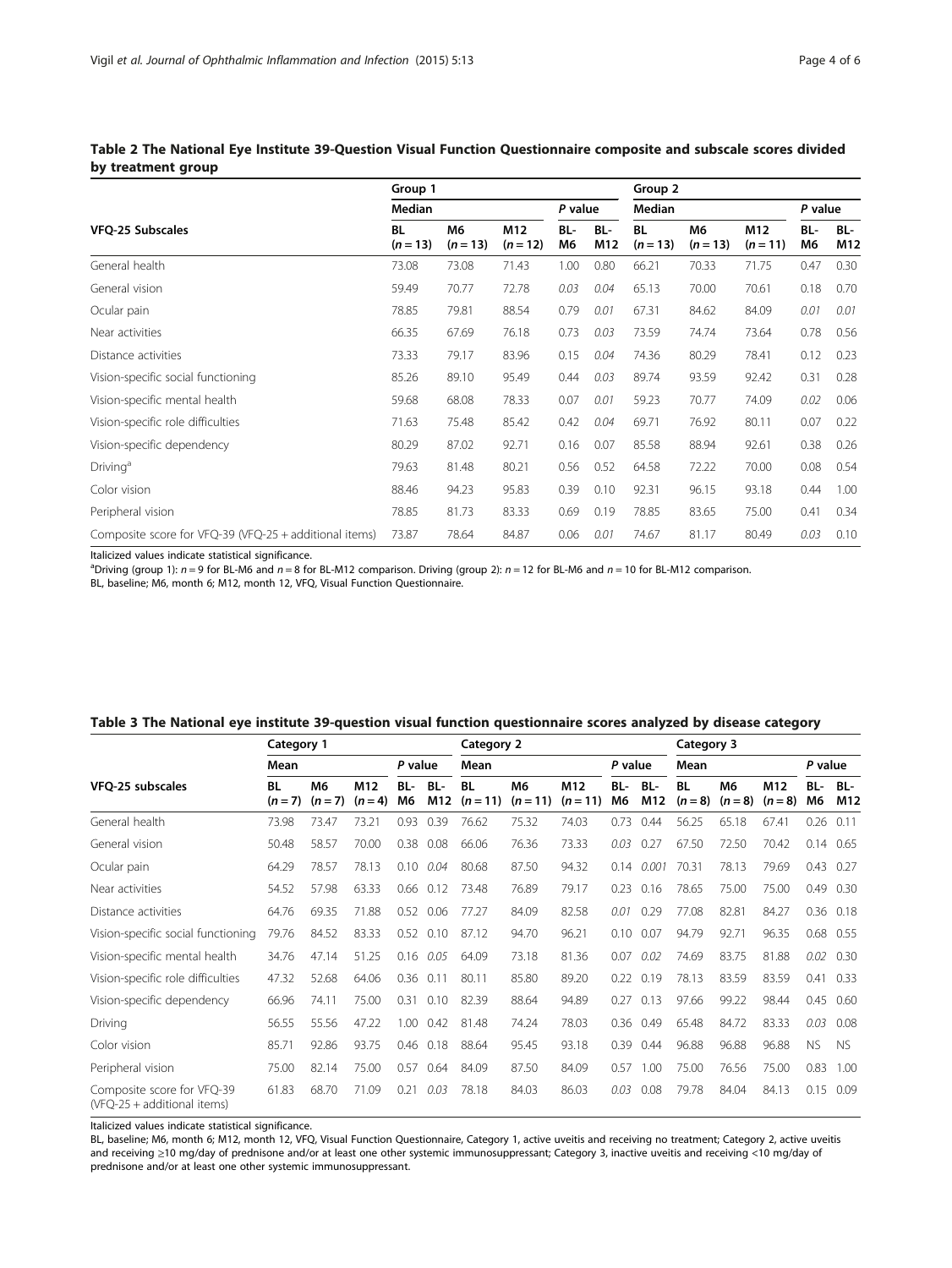<span id="page-4-0"></span>In patients that received sirolimus subconjunctivally, the most frequently reported adverse event was inflammation at the injection site, manifesting as ocular discomfort; conjunctival hyperemia and chemosis [6]. Such adverse events are possible factors as to why patient-reported QoL scores from patients receiving subconjunctival injections would be lower than those receiving intravitreal injections.

Analyzing results by disease category showed that patients in Category 1 exhibited the greatest increase in Qol scores after treatment with sirolimus. Patients in this category had active uveitis and were not receiving any treatment. It is possible that the absence of treatment in these patients may have caused the substantially lower VFQ scores at BL and therefore possibly providing more room for improvement with sirolimus treatment. Conversely, improvements in QoL scores may have been masked in patients that were using corticosteroids (categories 2 and 3) due to steroid-related adverse events over the course of the study.

While sirolimus has demonstrated bioactivity as an IMT and corticosteroid-sparing agent to treat non-infectious uveitis, the analyses from our NEI VFQ-39 assessments have indicated that patients receiving sirolimus also show an overall improvement of vision-related health.

Our study is among the very first being reported in the literature on the assessment of QoL in patients with uveitis undergoing therapy with local administration of an IMT. An important limitation of our study is the small sample size. Due to the small sample size  $(n = 26)$ , it is not certain that these results are applicable to the larger population of patients with non-infectious uveitis. Currently, randomized phase 2 and phase 3 studies of intravitreal sirolimus in non-infectious uveitis are being conducted in the United States and throughout the world to investigate the efficacy of sirolimus. Additional QoL analyses of patients enrolled in these larger randomized control trials with sirolimus will be very helpful to determine if sirolimus is effective in not only controlling the disease but also beneficial in improving the quality of life of patients suffering from non-infectious uveitis.

# Conclusions

Locally delivered sirolimus has demonstrated bioactivity as an IMT and corticosteroid-sparing agent to treat noninfectious uveitis. Patients receiving intravitreal injection of sirolimus showed overall improvement of visionrelated health while those receiving subconjunctival injections did not. Larger randomized control trials with sirolimus are indicated to validate these results.

#### Abbreviations

BL: baseline; IMT: immunomodulatory therapeutic; IVT: intravitreal; M6: month 6; M12: month 12; NEI VFQ-39: National Eye Institute Visual Function Questionnaire 39-Item; QoL: quality of life; SAVE: Sirolimus as therapeutic Approach to uVEitis; SCJ: subconjunctival; SUN: Standardized Uveitis Nomenclature.

The authors declare that they have no competing interests.

#### Author's contributions

DVD and QDN provided the study conception and design and administrative technical and material support. They aided in the data acquisition, data analysis and interpretation, and revising and drafting the article and obtained funding. MAS aided in drafting and revising the article and data acquisition. MGB assisted in data acquisition, data analysis and interpretation, revising the article content, and administrative material support. ALW aided in the data acquisition, data analysis and interpretation, revising the article critically for important intellectual content, contributing to statistical analysis, and administrative technical and material support. YJS aided in the concept and design, drafting and revising the article, administrative technical and material support, and supervision. MAI aided in the conception and design, administrative and technical support, and article revision. MA helped with the data acquisition and article drafting. EMV aided in the data acquisition and statistical analysis, drafting and revision the article, and technical support. All authors read and approved the final manuscript.

#### Acknowledgments

The authors thank Santen, Inc. for providing the study drug. Supported by grants from Santen, Inc. and the Research to Prevent Blindness to the Johns Hopkins University and the University of Nebraska Medical Center.

#### Relevant Disclosure

Erin M. Vigil; None, Yasir Jamal Sepah, None; Anthony L. Watters, None; Mohammad A. Sadiq, None; Mehreen Ansari, None; Millena G. Bittencourt, None; Mohamed A. Ibrahim, None; D.V. Do, None; Quan Dong Nguyen serves on the Scientific Advisory Board for Santen, Inc., XOMA, Inc., and AbbVie, Inc. and chairs the Study Steering Committees for SAKURA, EyeGuard, and VISUAL.

#### Author details

<sup>1</sup>College of Arts and Sciences, Johns Hopkins University, 3400 North Charles Street, Baltimore, MD 21218, USA. <sup>2</sup>Wilmer Eye Institute, Johns Hopkins University, 600 North Wolfe Street, Baltimore, MD 21287, USA. <sup>3</sup>Ocular Imaging Research and Reading Center, Stanley M. Truhlsen Eye Institute, University of Nebraska Medical Center, 3902 Leavenworth Street, Omaha, NE 68105, USA. <sup>4</sup>Emmes Corporation, 401 North Washington Street, Rockville, MD 20850, USA.

#### Received: 29 September 2014 Accepted: 25 March 2015 Published online: 18 April 2015

#### References

- 1. Jabs DA, Nussenblatt RB, Rosenbaum JT (2005) Standardization of uveitis nomenclature for reporting clinical data. Results of the First International Workshop. Am J Ophthalmol 140(3):509–516
- 2. Suttorp-Schulten MS, Rothova A (1996) The possible impact of uveitis in blindness: a literature survey. Br J Ophthalmol 80(9):844–848
- 3. Becker MD, Smith JR, Max R, Fiehn C (2005) Management of sightthreatening uveitis: new therapeutic options. Drugs 65(4):497–519
- 4. Anglade E, Yatscoff R, Foster R, Grau U (2007) Next-generation calcineurin inhibitors for ophthalmic indications. Expert Opin Investig Drugs 16 (10):1525–1540
- 5. Napoli KL, Taylor PJ (2001) From beach to bedside: history of the development of sirolimus. Ther Drug Monit 23(5):559–586
- 6. Nguyen QD, Ibrahim MA, Watters A, Bittencourt M, Yohannan J, Sepah YJ, Dunn JP, Naor J, Shams N, Shaikh O, Leder HA, Do DV (2013) Ocular tolerability and efficacy of intravitreal and subconjunctival injections of sirolimus in patients with non-infectious uveitis: primary 6-month results of the SAVE Study. J Ophthalmic Inflamm Infect 3(1):32
- 7. Naik RK, Gries KS, Rentz AM, Kowalski JW, Revicki DA (2013) Psychometric evaluation of the National Eye Institute Visual Function Questionnaire and Visual Function Questionnaire Utility Index in patients with non-infectious intermediate and posterior uveitis. Qual Life Res 22(10):2801-2808.